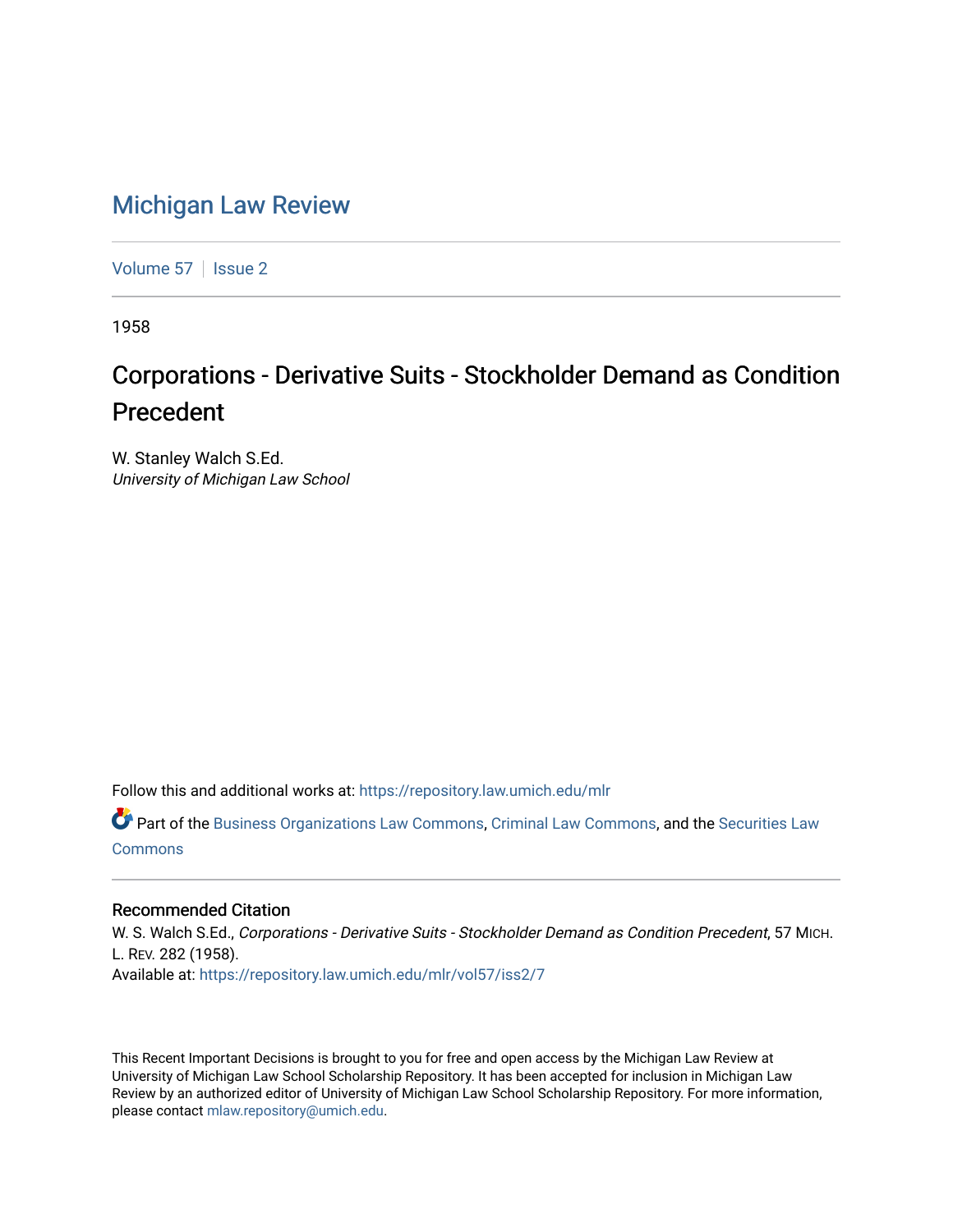CORPORATIONS-DERIVATIVE SUITS-STOCKHOLDER DEMAND AS CONDITION PRECEDENT-A derivative suit alleging directors' fraud was brought by a minority shareholder, but there was no allegation of a demand for relief having been made on the corporation's stockholders prior to bringing the suit. The plaintiff did allege, however, that it was useless and impossible for him to make demand on the stockholders because the complaint charged directors' fraud which was a void act beyond the power of the stockholders to ratify, and secondly because it would be highly unreasonable to require plaintiff to make a demand for relief on more than 100,000 stockholders of the corporation. Delaware Chancery Rule  $23(b)^1$  requires that a plaintiff in order to bring a derivative suit must allege with particularity his efforts to obtain the relief sought from the directors of the corporation and "if necessary" from the stockholders, or his reasons for failing to make such demand. The lower court held that plaintiff's allegations were insufficient to excuse the condition precedent of stockholder demand established by the chancery rule, and dismissed the bill.2 On appeal, *held,* reversed, with petition for reargument denied. The Delaware chancery rule does not require a useless act and when directors' fraud, which is beyond the power of the stockholders to ratify, is alleged

1 Court of Chancery Rules, rule 23(b), 13 Del. Code Ann. (1952) 122 provides: "The complaint shall also set forth with particularity the efforts of the plaintiff to secure from the managing directors or trustees and, if necessary, from the stockholders such action as he desires . . . or the reasons for not making such effort."

2 Mayer v. Adams, (Del. Ch. 1957) 133 A. (2d) 138. Compare Campbell v. Loew's, Inc., (Del. Ch. 1957) 134 A. (2d) 565, for a picture of the uncertainty in the Chancery Court concerning the proper application of rule 23(b) prior to the decision in the principal case.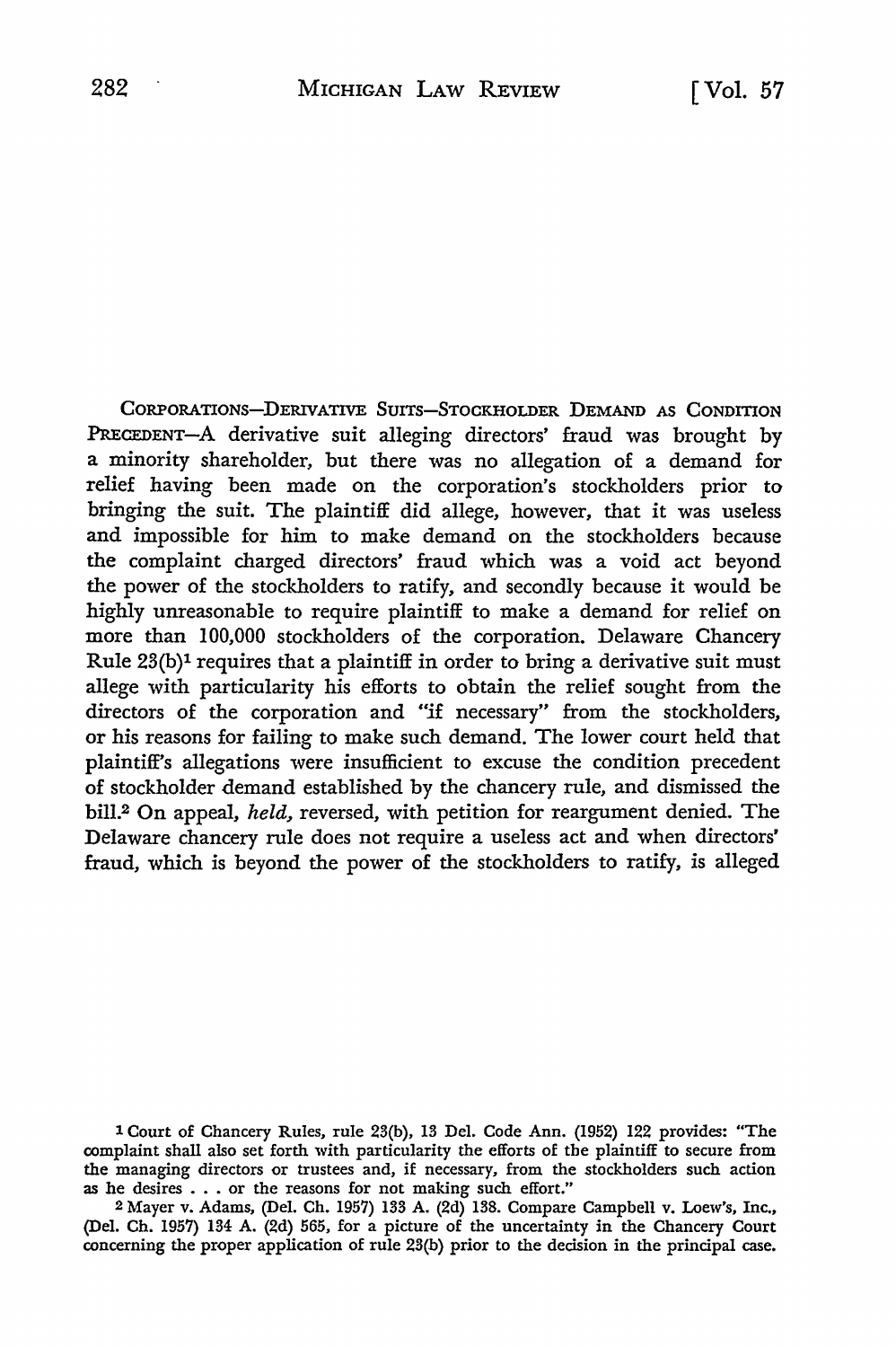stockholder demand is not "necessary." *Mayer v. Adams,* (Del. 1958) 141 A. (2d) 458.

American courts are divided on the subject of stockholder demand as a condition precedent to the derivative suit. One group follows the socalled English rule,<sup>8</sup> which states that a prior demand on the stockholders is a condition precedent to bringing a derivative suit only when the acts complained of are ratifiable by the shareholders.4 The other view, the American or federal rule, was founded on the same theory as the English rule,5 but subsequent development has made it more stringent.6 The American rule now requires prior demand on the stockholders before bringing suit even though the acts complained of are not ratifiable,7 but the courts in applying this rule have held that stockholder demand will be excused in certain circumstances where it would be "totally useless."8 The English rule appears to be the better view of the stockholder demand requirement since it is based on the sound principle that it is unnecessary to require demand if the stockholders cannot block the derivative suit.9 This is the case when a void act which the shareholders cannot ratify, such as fraud, is alleged. Prior to adoption of chancery rule 23(b)

s An old English case, Foss v. Harbottle, 2 Hare 461, 67 Eng. Rep. 189 (1843), is the first case stating the rule of stockholder demand. Continental Securities Co. v. Belmont, 206 N.Y. 7, 99 N.E. 138 (1912), 51 L.R.A. (n.s.) 112 (1914), is the leading American case applying the English rule. See also Fisher v. National Mortgage Loan Co., 132 Neb. 185, 271 N.W. 433 (1937).

4 As to what acts are ratifiable, see Keenan v. Eshleman, 23 Del. Ch. 234, 2 A. (2d) 904 (1938); 6 UNIV. CHI. L. REv. 269 (1939); 53 HARV. L. REv. 1368 (1940).

<sup>5</sup>Hawes v. Oakland, 104 U.S. 450 (1881), the leading case on the American rule of stockholder demand, cited and approved Foss v. Harbottle, note 3 supra.

<sup>6</sup>See Escoett v. Aldecress Country Club, 16 N.J. 438, 109 A. (2d) 277 (1954), for an excellent summary of this development. See also 72 A.L.R. 628 (1931).

7 The primary justification which the courts give for requiring stockholder demand when the acts complained of are not ratifiable is that a majority of the stockholders may be able to rectify the wrong (i.e., by removing the directors, ordering an accounting or taking the suit over in their own right) even though they could not ratify it. See Caldwell v. Eubanks, 326 Mo. 185, 30 S.W. (2d) 976 (1930); 3 MOORE, FEDERAL PRACTICE 3528-3530 (1948). Experience, however, has shown that any such rectification is extremely unlikely to occur, particularly in larger corporations. See Carroll v. New York, New Haven & Hartford R. Co., (D.C. Mass. 1956) 141 F. Supp. 456, noted in 55 MICH. L. REv. 450 (1957), for a striking example of the impossibility of stockholder rectification of corporate injuries. Only one state, Massachusetts, has gone beyond stockholder rectification as the reason for requiring demand, to the extreme position that a majority of the stockholders could actually veto a derivative suit even though they do not have the power to ratify the acts complained of. See Stickells, "Derivative Suits-The Requirement of Demand Upon the Stockholders," 33 BOST. UNIV. L. REv. 435 (1953).

s Hawes v. Oakland, note 5 supra. Stockholder demand under the American rule is generally held to be excused when a majority of the shareholders are involved in the acts complained of, or when there is insufficient time to make a demand on the stockholders because immediate injury to the corporation is threatened. See also Hill v. Wallace, 259 U.S. 44 (1922).

<sup>9</sup>See generally, BALLANTINE, CORPORATIONS §146 (1946), for a discussion of the better approach to the stockholder demand requirement.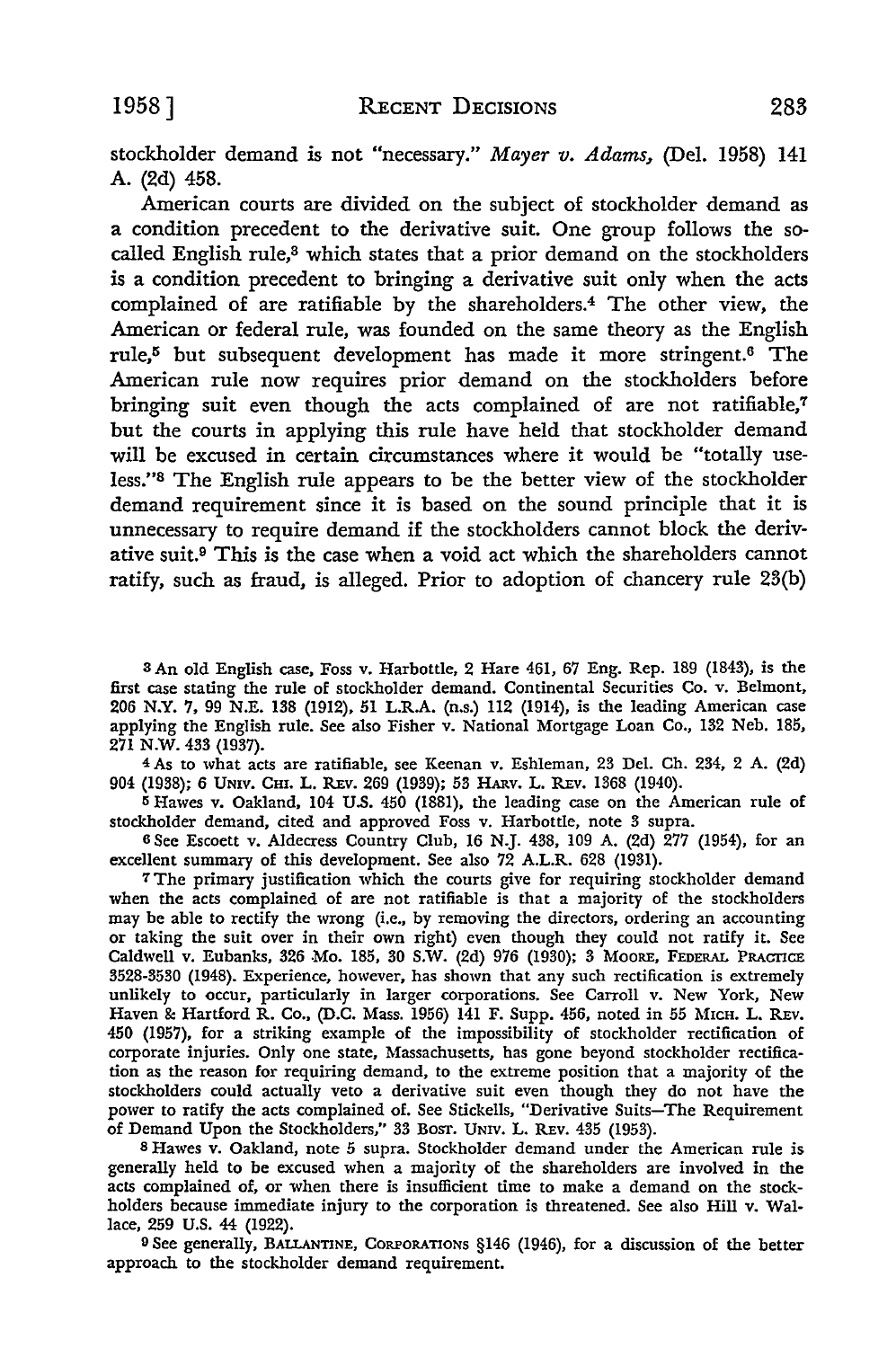and this decision, the Delaware courts had not specifically ruled on the requirement of stockholder demand. The silence of the Delaware courts can be taken to mean that they either had no requirement of stockholder demand whatsoever,10 or that they followed the English rule.11 The problem presented in the principal case is that chancery rule 23(b) is a prototype of federal rule  $23(b)$ , which is commonly considered a codification of the American rule on stockholder demand.12 Thus it is arguable that the adoption of this provision carries with it adoption of the American rule. The Delaware court, however, wisely rejected this argument and interpreted the "necessary" proviso in rule 23(b) as requiring only circumstances similar to those required under the English rule. The court in reaching this decision points out that not even the federal courts are in complete harmony in applying the American rule,<sup>13</sup> and that a state court is not bound to follow federal interpretation of a procedural rule when a conflict with substantive law would result.<sup>14</sup> It is also pertinent for state courts to note that a federal court may be justified in interpreting the stockholder demand requirement more stringently than is necessary in a state forum because of a need to limit sham diversity jurisdiction through derivative suits.15 At least one state court, however, has felt that the adoption of rule 23 (b) has bound the court to accept the American rule despite the fact that this rule is contrary to its prior practice and natural inclination.16 The principal case, therefore, by indicating that enactment of the federal rule does not necessarily require adoption of the American rule on stockholder demand, establishes a valuable precedent for state courts confronted with the problem of interpreting rule 23(b).

The practical question whether a stockholder demand requirement

11 Steinberg v. Hardy, (D.C. Conn. 1950) 90 F. Supp. 167, interpreted the silence of the Delaware courts on stockholder demand as an acceptance of the English rule.

12'Escoett v. Aldecress Country Club, note 6 supra.

13 Compare Bruce &: Co. v. Bothwell, (S.D. N.Y. 1948) 8 F.R.D. 45, and Steinberg v. Adams, (S.D. N.Y. 1950) 90 F. Supp. 604.

14 The court pointed out that the adoption of the American rule would partially nullify the rule of substantive law in Delaware that the stockholders cannot ratify fraud. Keenan v. Eshleman, note 4 supra.

15 Hawes v. Oakland, note 5 supra, points out the undesirable use of derivative suits as a means of sham diversity jurisdiction. This practice was one of the reasons for the development of the American rule on stockholder demand in the federal courts.

16 Escoett v. Aldecress Country Club, note 6 supra. The adoption of rule 23(b) in this state was by legislative enactment rather than by court rules. Therefore, the court felt that the legislative intent forced them to accept the American rule. This problem of legislative intent would weaken the authority of the principal case in states where the legislature has adopted the federal rules.

<sup>10</sup> The Delaware courts had never explicitly defined their position on stockholder demand, but their silence and customary practice indicated that there was no demand requirement prior to the adoption of rule 23(b). See, generally, Sohland v. Baker, 15 Del. Ch. 431, 141 A. 277 (1927); Toebelmann v. Mo.-Kan. Pipeline Co., (D.C. Del. 1941) 41 F. Supp. 334.